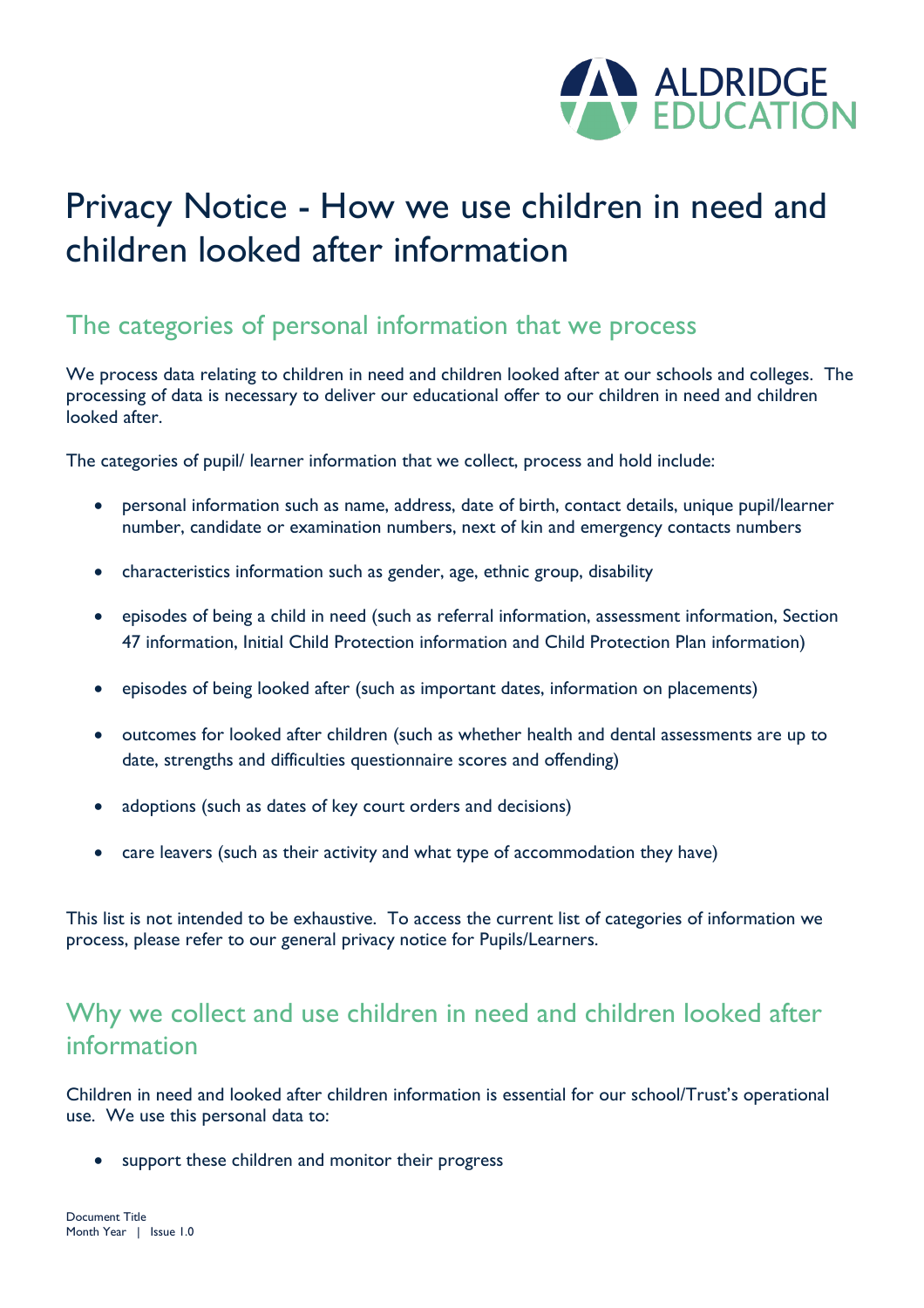

- provide them with pastoral care
- assess the quality of our services
- evaluate and improve our policies on children's social care

This list is not intended to be exhaustive – please refer to general our privacy notice for Pupils/Learners.

#### The lawful basis on which we process this information

Under the UK General Data Protection Regulation (UK GDPR), the lawful basis we rely on for processing children in need and children looked after information are under Article 6, and Article 9 where data processed is special category data from the General Data Protection Regulations May 2018 and for data collection purposes under the Education Act 1996.

The Trust and our Schools process a wide range of personal data for a variety of purposes. The lawful basis we rely on will therefore vary. However, generally, the lawful basis we mainly use in relation to our children in need and children looked after are:

- to support children, their families and carers and monitor their progress
- provide them with pastoral care and support
- assess the quality of our services
- evaluate and improve our policies and practices

This list is not intended to be exhaustive and should be read in conjunction with our privacy notice for pupils/learners.

Some of the reasons listed above for collecting and using personal information about you overlap, and there may be several grounds which justify the school/Trust use of your data. There are also other lawful bases that may apply, and this will be made clear wherever possible.

## Collecting and protecting children in need and children looked after information

We collect children in need and children looked after information to enable us to manage our children in need and children looked after and to help us to operate our Schools/Colleges and overall Trust. children in need and children looked after data is essential for the school's / Trust's operational use. Whilst the majority of pupil information provided is mandatory, some of it is requested on a voluntary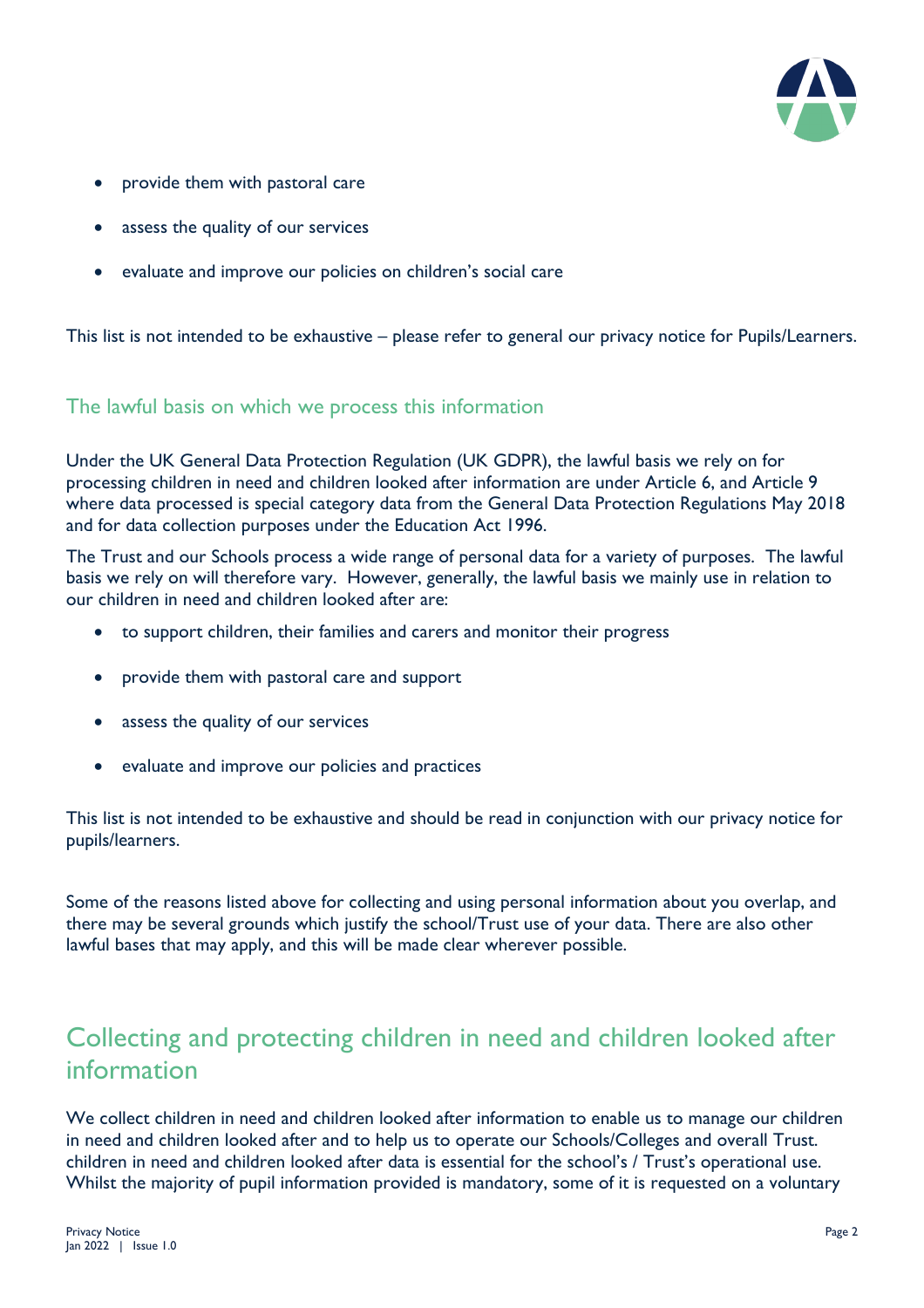

basis. In order to comply with the data protection legislation, we will inform you at the point of collection, whether you are required to provide certain pupil information to us or if you have a choice in this.

We collect and use information about you in a variety of ways. Most common is the collection of information through registration forms at the start of the school year, Common Transfer Files (CTFs) or secure file transfer from previous schools.

We take our security responsibilities seriously to protect your personal data from accidental or unlawful access, disclosure, loss, damage or destruction. For example:

- Access to our data is on a strict need to know basis
- Our electronic records are held on encrypted servers
- We have strict visitor management security procedures in place
- Our sensitive paper files are locked away with restricted access to the keys
- Our employees, volunteers and governors are subject to Disclosure and Barring Service (DBS) checks and employee contracts contain confidentiality clauses
- We have policies, procedures and training around data protection, security, record disposal and confidentiality.
- We use encrypted email or secure file sharing platforms to share personal data with external organisations
- We carry out due diligence checks on our service providers and Data Protection Impact Assessments, where required.
- We use up to date virus and malware protection software; security patches are applied promptly, and we back up our data regularly.

### Storing children in need and children looked after information

Personal data is stored in line with our data protection policy in a range of different places including in pupil/learner files, IT systems including the school's/Trust's MIS and email system, and educational software packages.

The information contained in our files and on our systems is kept secure and only used for purposes relevant to education and for the school/Trust's operational use.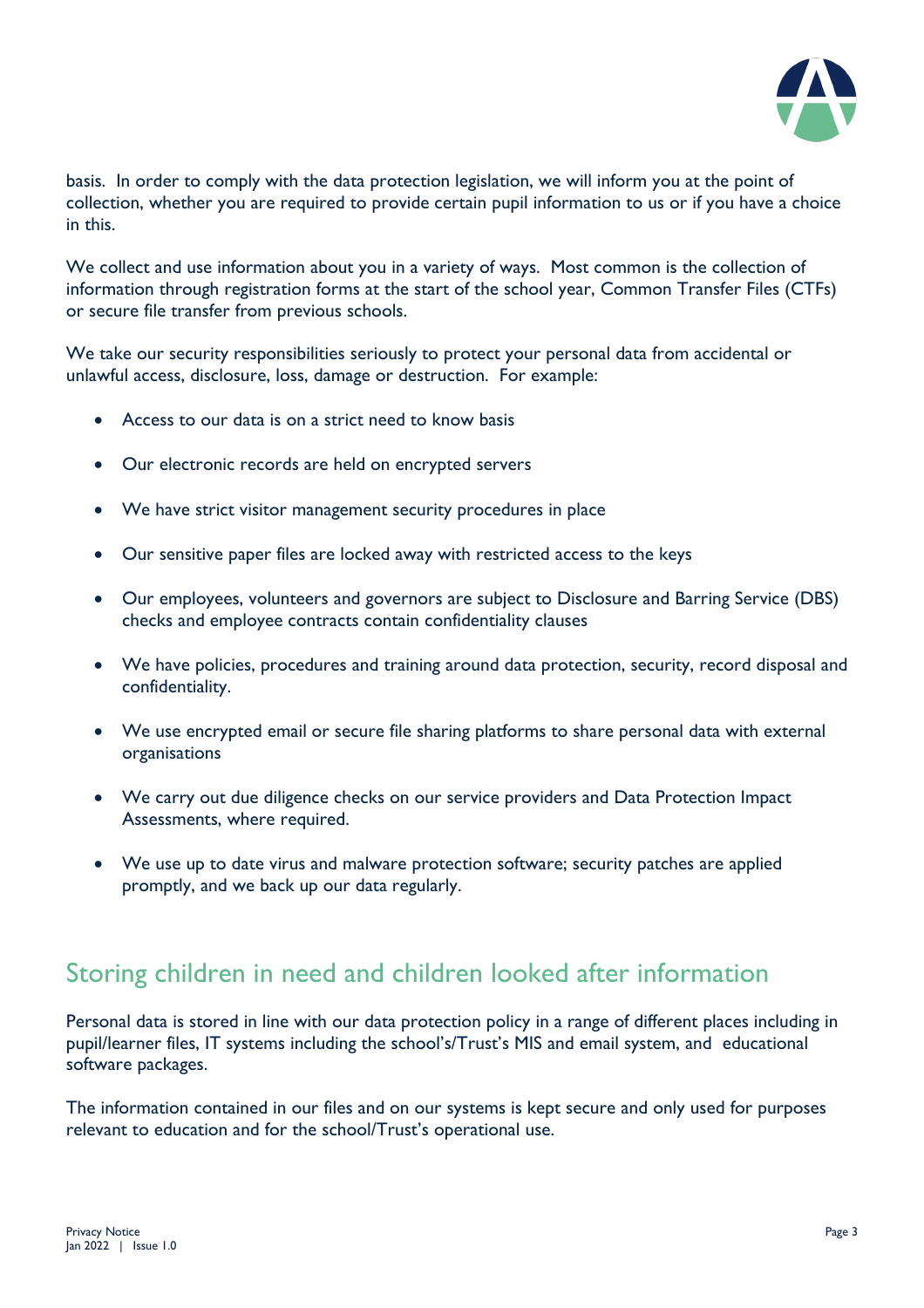

We only keep personal information for as long as we need to, and where it is necessary to comply with any legal, contractual, accounting or reporting obligations. After this period, we delete or securely destroy personally identifiable data.

For more information about how long we keep personal data, please refer to our Record Retention Schedule.

Overseas transfers: we mainly store our data in the UK or the European Economic Area (EEA), however some of our service providers may store personal data outside these areas (usually in the USA). Where this is the case, we have a contract with these service providers which ensures they process our data securely and in line with our data protection laws.

#### With whom and why we share children in need and children looked after information

We share information with a range of organisations, companies and agencies, where it is necessary for us to carry out our legal responsibilities and duties as a School/Trust. We only share information where it is strictly necessary for us to do so, and both the law and our policies allow us to do this. The following are examples of whom we share information with:

**Department for Education:** we are required to share information about our pupils with the DfE (this is known as the 'school census'), either directly or via our local authority, so the DfE can carry out their statutory duties regarding data collections. Our duty to share this information comes under regulation 5 of The Education (Information About Individual Pupils) (England) Regulations 2013.

We share children in need and children looked after data with the Department on a statutory basis, under Section 83 of 1989 Children's Act, Section 7 of the Young People's Act 2008 and also under section 3 of The Education (Information About Individual Pupils) (England) Regulations 2013.

Find out more:

For school census and our data collection requirements visit the DfE website Data collection and censuses for schools - GOV.UK (www.gov.uk)

Much of the data about pupils in England goes on to be held in the National Pupil Database (NPD). To find out more about the NPD, visit their website How to access Department for Education (DfE) data extracts - GOV.UK (www.gov.uk)

The law allows the DfE to share pupils' data with certain third parties. For more information about the DfE's data sharing process, visit their website Data protection: how we share pupil and workforce data - GOV.UK (www.gov.uk)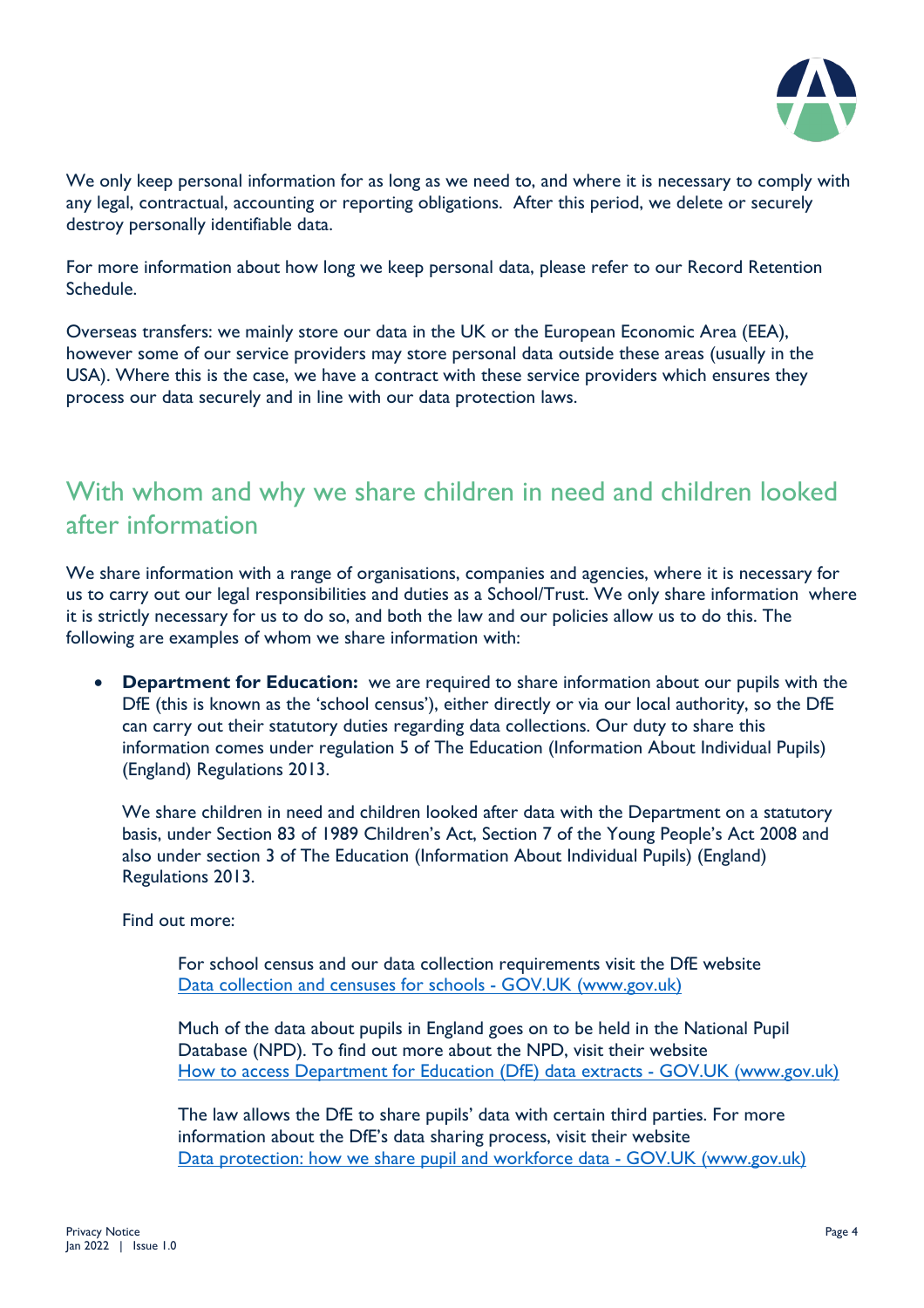

To find out which organisations the DfE has provided pupil information to, visit their website

DfE external data shares - GOV.UK (www.gov.uk)

To find out how the DfE collects and shares pupil data for research purposes, visit their website

[Data protection: how we share pupil and workforce data -](https://www.gov.uk/guidance/data-protection-how-we-collect-and-share-research-data) GOV.UK (www.gov.uk)

All data is transferred securely and held by DfE under a combination of software and hardware controls, which meet the current [government security policy framework.](https://www.gov.uk/government/publications/security-policy-framework) <https://www.gov.uk/government/publications/security-policy-framework>

- **Local Authority:** we have a legal requirement to share certain information about our pupils including children in need and children looked after with our local authority and relevant agencies, to ensure that they can carry out their statutory duties under the Schools Admission Code, including conducting Fair Access Panels. We may also be required to share child protection or safeguarding information with them, so we can carry out our statutory duties under section 11 of the Children's Act 2004 (duty to safeguard and promote the welfare of children) and to enable the local authority to carry out their duties under section 47 of the Children's Act 1989 (duty to investigate and take action to safeguard children)
- **Health Partners and early prevention teams:** we sometimes share information about our pupils including children in need and children looked after with health professionals, to help the pupil receive the necessary health, educational and pastoral support they need. This is usually shared with the parent's consent (and if appropriate pupil's including children in need and children looked after consent) unless it is necessary for us to carry out our official duties or safeguard the welfare of the child.
- **Other schools:** we are required to share a pupil's Common Transfer File and educational record with their next school when they leave us. We are also required to share a pupil's 'curricular record' with the pupil's intended school, upon request. We are required to share this data under The Education (Pupil Information) (England) Regulations 2005.

If the school has a concern about the safety of a pupil, it has a duty to share relevant information with the next school, to safeguard that pupil or others.

Our schools comply with the HM Government 'Information Sharing Advice for Practitioners Providing Safeguarding Services to Children, Young People, Parents and Carers' (July 2018), whenever it shares personal data.

• **Standards and Testing Agency:** we are required to share information about pupils in EYFS to the local authority and year 2 and in year 6 to the Standards and Testing Agency, so they can facilitate and report on our key stage 1 and key stage 2 national curriculum tests (commonly referred to as SATs). More information about SATs are available on the government's website [https://www.gov.uk/government/publications/key-stage-1-and-2-national-curriculum-tests](https://www.gov.uk/government/publications/key-stage-1-and-2-national-curriculum-tests-information-for-parents)[information-for-parents](https://www.gov.uk/government/publications/key-stage-1-and-2-national-curriculum-tests-information-for-parents)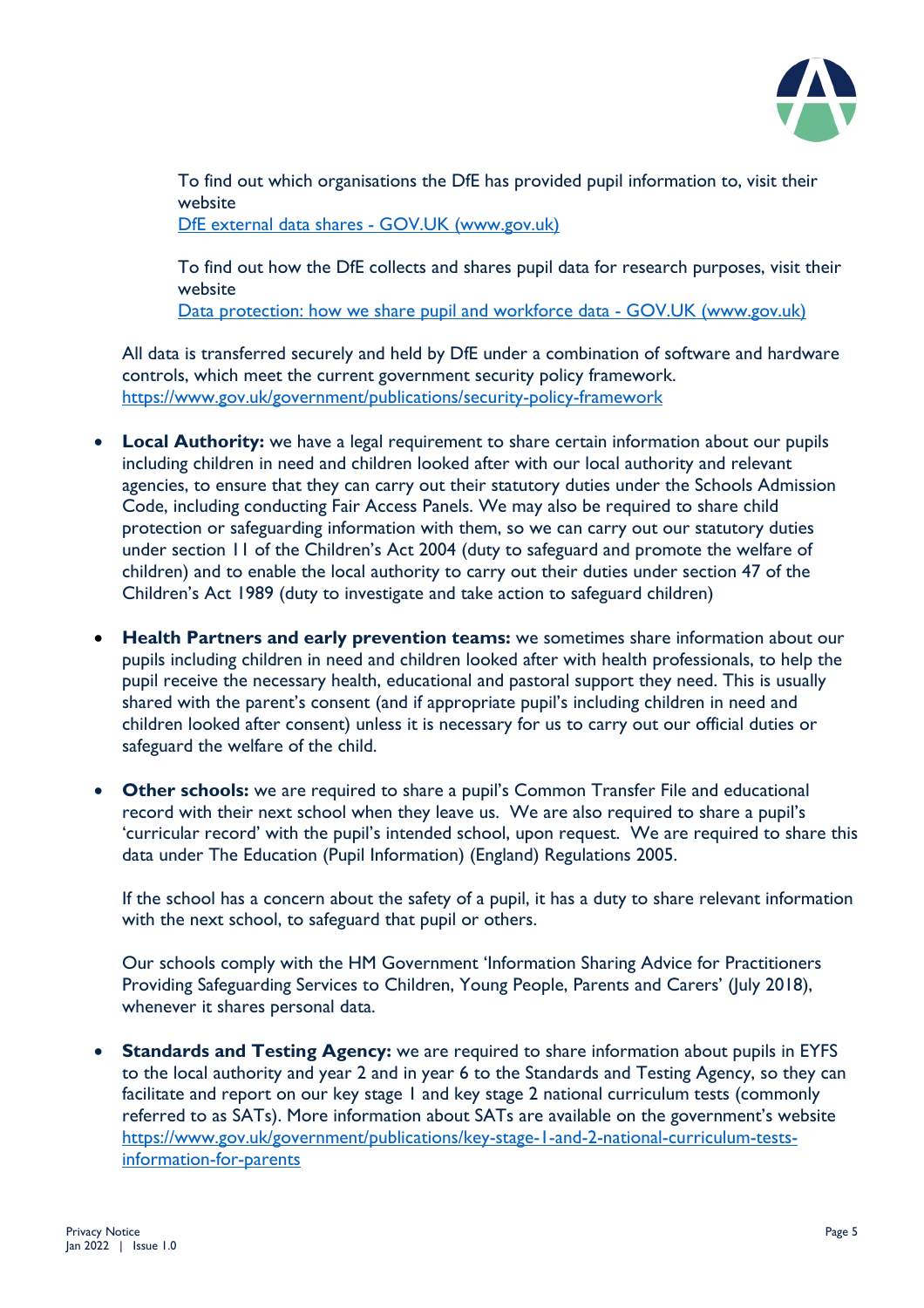

• **Youth support services and careers advisors**: once our pupils reach the age of 13, we must share pupil information with our local authority and / or provider of youth support services as they have responsibilities in relation to the education or training of 13-19-year olds, under section 507B of the Education Act 1996.

This enables them to provide youth support services and careers advisors.

A parent or guardian can object to any information in addition to their child's name, address and date of birth being passed to their local authority or provider of youth support services by informing us. This right is transferred to the pupil once they reach the age 16.

We must also share certain information about pupils aged 16+ with our local authority and / or provider of youth support services as they have responsibilities in relation to the education or training of 13-19-year olds under section 507B of the Education Act 1996. This enables them to provide post-16 education and training providers; youth support services and careers advisers.

When a student reaches the age of 16, they can object to only their name, address and date of birth being passed to their local authority or provider of youth support services, by informing us.

- **Ofsted:** we may be required to support an Ofsted inspection, where an inspector asks to see a sample of the School/Trust records. These records could identify a pupil/learner. Any identifiable personal information the inspector may see, will not be taken away or used in their reports.
- **Law enforcement**: we may be required to share information about any person we hold information about, to the police or other law enforcement agencies, to assist them in an investigation or to prevent or detect a crime or safeguard individuals at risk.
- **Research projects:** we may be invited from time to time to take part in important local or national research projects or initiatives, which are endorsed by the Department for Education. We will let you know if we need to share identifiable pupil data as part of these projects and you will be given the opportunity to opt out from your data or your child's data being used in this way.
- **Multi-Academy Trust**: we may sometimes be required to share information about data subjects within our Multi-Academy Trust, so we can monitor and assess the quality and consistency of our services; share resources or to provide particular support to individuals. We will only share identifiable information, where this is strictly necessary to enable us to carry out our official duties.
- **Aldridge Foundation:** is a charity founded by our patron, Sir Rod Aldridge with the purpose to give all young people an equal chance at life. The Foundation support us in local or national projects or initiatives. We will let you know if we need to share identifiable pupil data as part of these projects and you will be given the opportunity to opt out from your data or your child's data being used in this way.
- **Service providers:** we use companies that provide us with a service to help us run effectively as a Trust. The services we often receive are IT support, professional advice (e.g., Human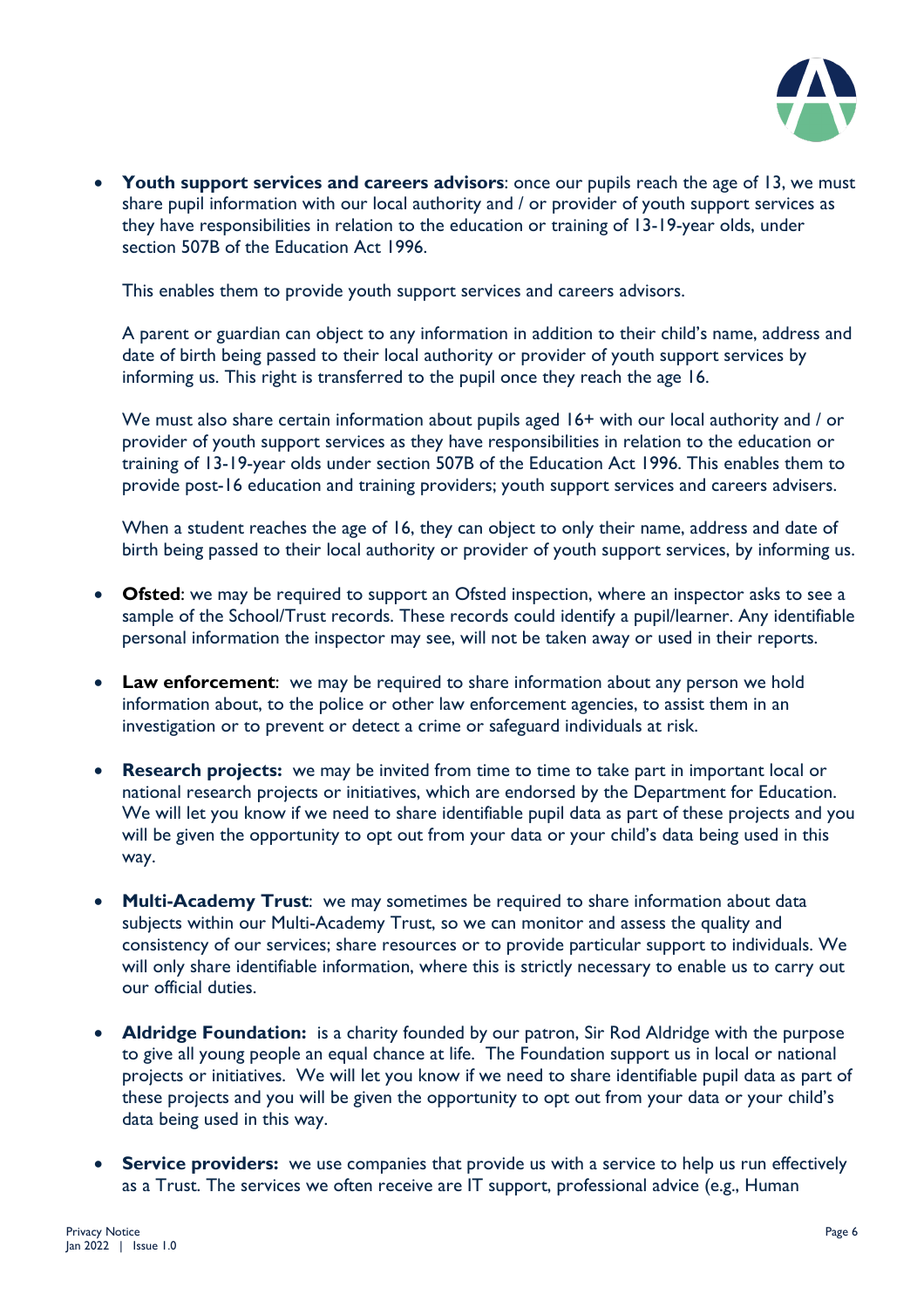

Resources), legal advice, online learning or teaching resources, communication services with parents, pupils/learners, employees and governors, catering and transport. To receive these services, we sometimes need to share personal information or use their products to store Trust data.

We also work alongside other organisations or individuals that provide services directly to our parents or pupils, such as the school photographer, organisers of extra-curricular clubs or activities or companies that run school trips or provide accommodation or transport.

The companies/individuals we use in these circumstances, may change on a regular basis. If you would like information about any specific companies or individuals we work alongside, please contact us at DPO@aldridgeeducation.org

Where we transfer personal data to a country or territory outside of the UK and European Economic Area, we will do so in accordance with data protection law and ensure that we have sufficient safeguards in place.

#### Requesting access to your personal data

Under data protection legislation, parents and pupils/learners have the right to request access to information about them that we hold.

You have the right to:

- to ask us for access to information about you that we hold
- to have your personal data rectified, if it is inaccurate or incomplete
- to request the deletion or removal of personal data where there is no compelling reason for its continued processing
- to restrict our processing of your personal data (i.e. permitting its storage but no further processing)
- to object to direct marketing (including profiling) and processing for the purposes of scientific/historical research and statistics
- not to be subject to decisions based purely on automated processing where it produces a legal or similarly significant effect on you

If you have a concern or complaint about the way we are collecting or using your personal data, you should raise your concern with us in the first instance or directly to the Information Commissioner's Office at [https://ico.org.uk/concerns/.](https://ico.org.uk/concerns/)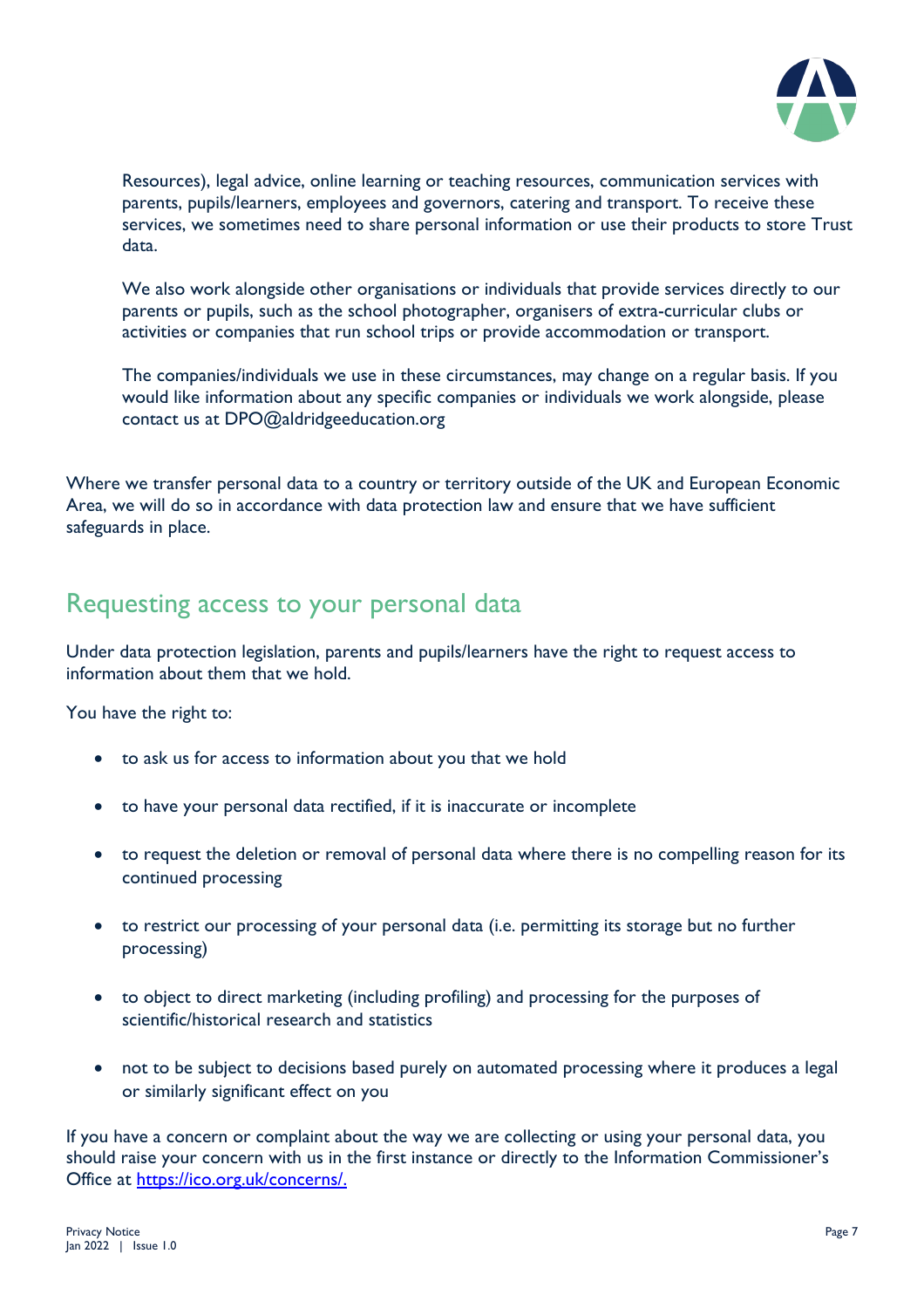

For further information on how to request access to personal information held centrally by DfE, please see the 'How Government uses your data' section of this notice.

To make a request for your personal information, or be given access to your child's educational record, contact:

- School Data Protection Leads (DPLs): Darwen Aldridge Community Academy [dpl@daca.uk.com](mailto:dpl@daca.uk.com) Darwen Vale High School [dpl@darwenvale.com](mailto:dpl@darwenvale.com) Darwen Aldridge Enterprise School [dpl@daestudio.biz](mailto:dpl@daestudio.biz) Sudell Primary School<br>
Aldridge UTC@MediaCityUK
and the [dpl@sudell.blackburn.sch.uk](mailto:dpl@sudell.blackburn.sch.uk)<br>
dpl@utcmedicityuk.org.uk Aldridge UTC@MediaCityUK<br>Dukes Aldridge Academy Brighton Aldridge Community Academy [dpl@baca-uk.co.uk](mailto:dpl@baca-uk.co.uk) Portslade Aldridge Community Academy [dpl@paca.uk.com](mailto:dpl@paca.uk.com) Aldridge Adult Learning delays and the delays of the delays delays and delays and delays and delays and delays and delays and delays and delays and delays and delays and delays and delays and delays and delays and delays a
	- [dpl@dukesacademy.org.uk](mailto:dpl@dukesacademy.org.uk)
- Trust Data Protection Officer (DPO): [dpo@aldridgeducation.org](mailto:dpo@aldridgeducation.org)

#### Withdrawal of consent and the right to lodge a complaint

Where we are processing your personal data with your consent, you have the right to withdraw that consent. If you change your mind, or you are unhappy with our use of your personal data, please let us know by contacting

- School Data Protection Leads (DPLs): Darwen Aldridge Community Academy [dpl@daca.uk.com](mailto:dpl@daca.uk.com) Darwen Vale High School [dpl@darwenvale.com](mailto:dpl@darwenvale.com) Darwen Aldridge Enterprise School [dpl@daestudio.biz](mailto:dpl@daestudio.biz) Sudell Primary School [dpl@sudell.blackburn.sch.uk](mailto:dpl@sudell.blackburn.sch.uk) Aldridge UTC@MediaCityUK [dpl@utcmedicityuk.org.uk](mailto:dpl@utcmedicityuk.org.uk) Dukes Aldridge Academy [dpl@dukesacademy.org.uk](mailto:dpl@dukesacademy.org.uk) Brighton Aldridge Community Academy [dpl@baca-uk.co.uk](mailto:dpl@baca-uk.co.uk) Portslade Aldridge Community Academy [dpl@paca.uk.com](mailto:dpl@paca.uk.com) Aldridge Adult Learning [dpl@aal.org.uk](mailto:dpl@aal.org.uk)
	-

• Trust Data Protection Officer (DPO): [dpo@aldridgeducation.org](mailto:dpo@aldridgeducation.org)

#### Last updated

We may need to update this privacy notice periodically so we recommend that you revisit this information from time to time.

This version was last updated on January 2022.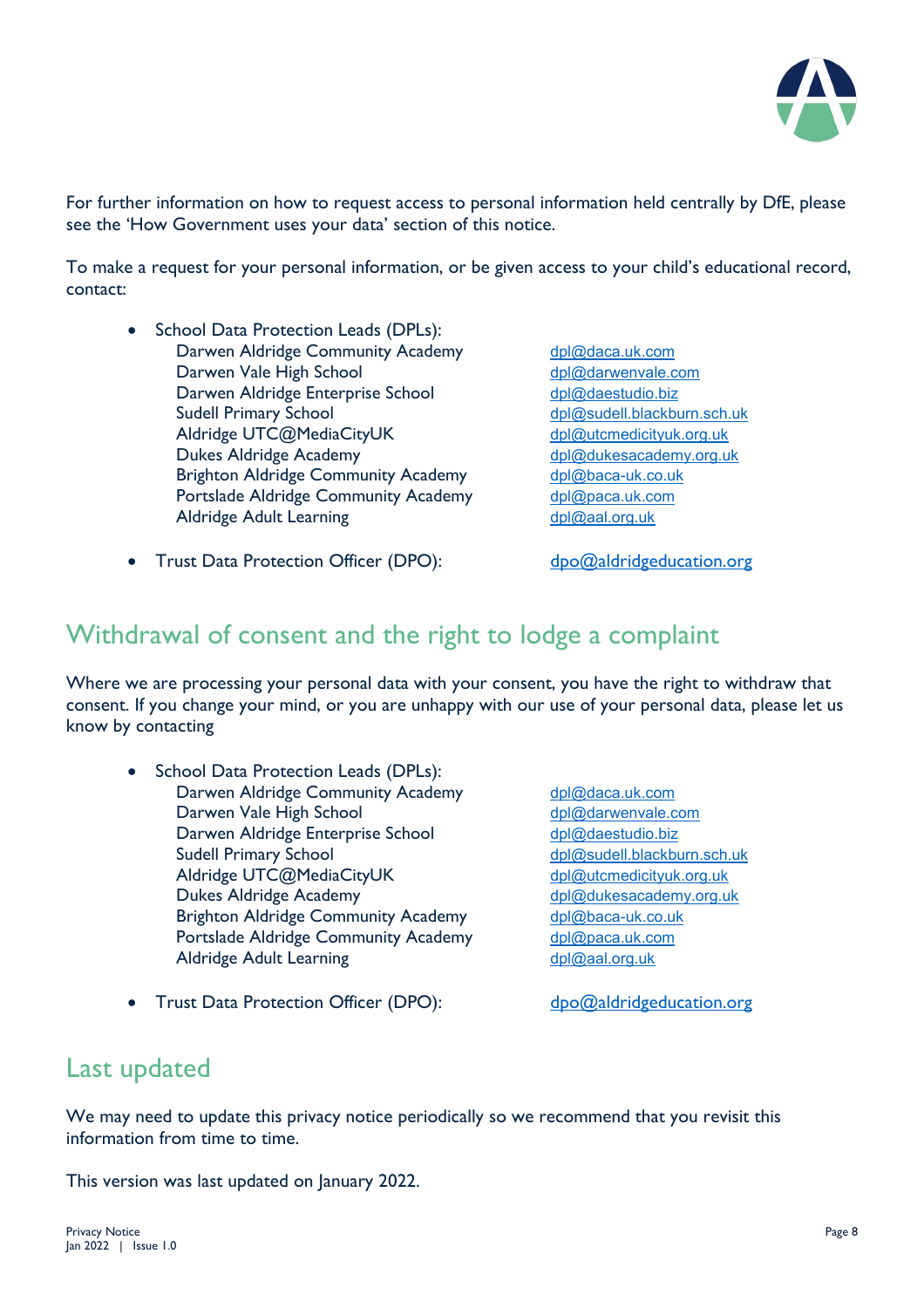

## **Contact**

If you would like to discuss anything in this privacy notice, please contact:

Trust Data Protection Officer (DPO) - [dpo@aldridgeducation.org](mailto:dpo@aldridgeducation.org)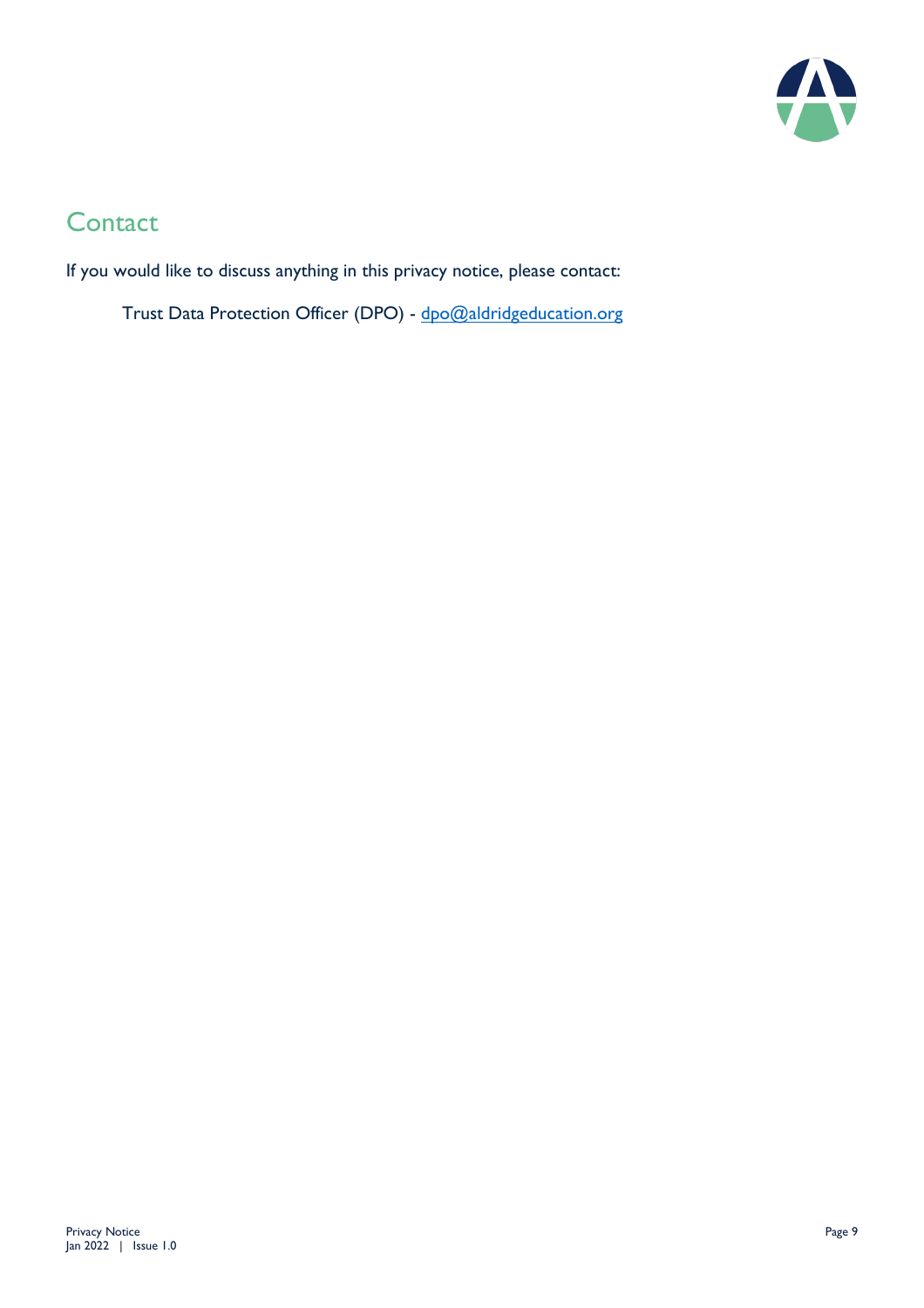

## How government uses your data

The data that we lawfully share with the Department for Education through data collections helps to:

- develop national policies
- manage local authority performance
- administer and allocate funding
- identify and encourage good practice

#### Data collection requirements

To find out more about the data collection requirements placed on us by the Department for Education go to:

Children in need:<https://www.gov.uk/guidance/children-in-need-census>

Children looked after:<https://www.gov.uk/guidance/children-looked-after-return>

## The National Pupil Database (NPD)

Much of the data about pupils in England goes on to be held in the National Pupil Database (NPD).

The NPD is owned and managed by the Department for Education and contains information about pupils in schools in England. It provides invaluable evidence on educational performance to inform independent research, as well as studies commissioned by the Department.

It is held in electronic format for statistical purposes. This information is securely collected from a range of sources including schools, local authorities and awarding bodies.

To find out more about the NPD, go to [https://www.gov.uk/government/publications/national-pupil](https://www.gov.uk/government/publications/national-pupil-database-user-guide-and-supporting-information)[database-user-guide-and-supporting-information.](https://www.gov.uk/government/publications/national-pupil-database-user-guide-and-supporting-information)

## Sharing by the Department for Education

The law allows the Department to share pupils' personal data with certain third parties, including:

- schools and local authorities
- researchers